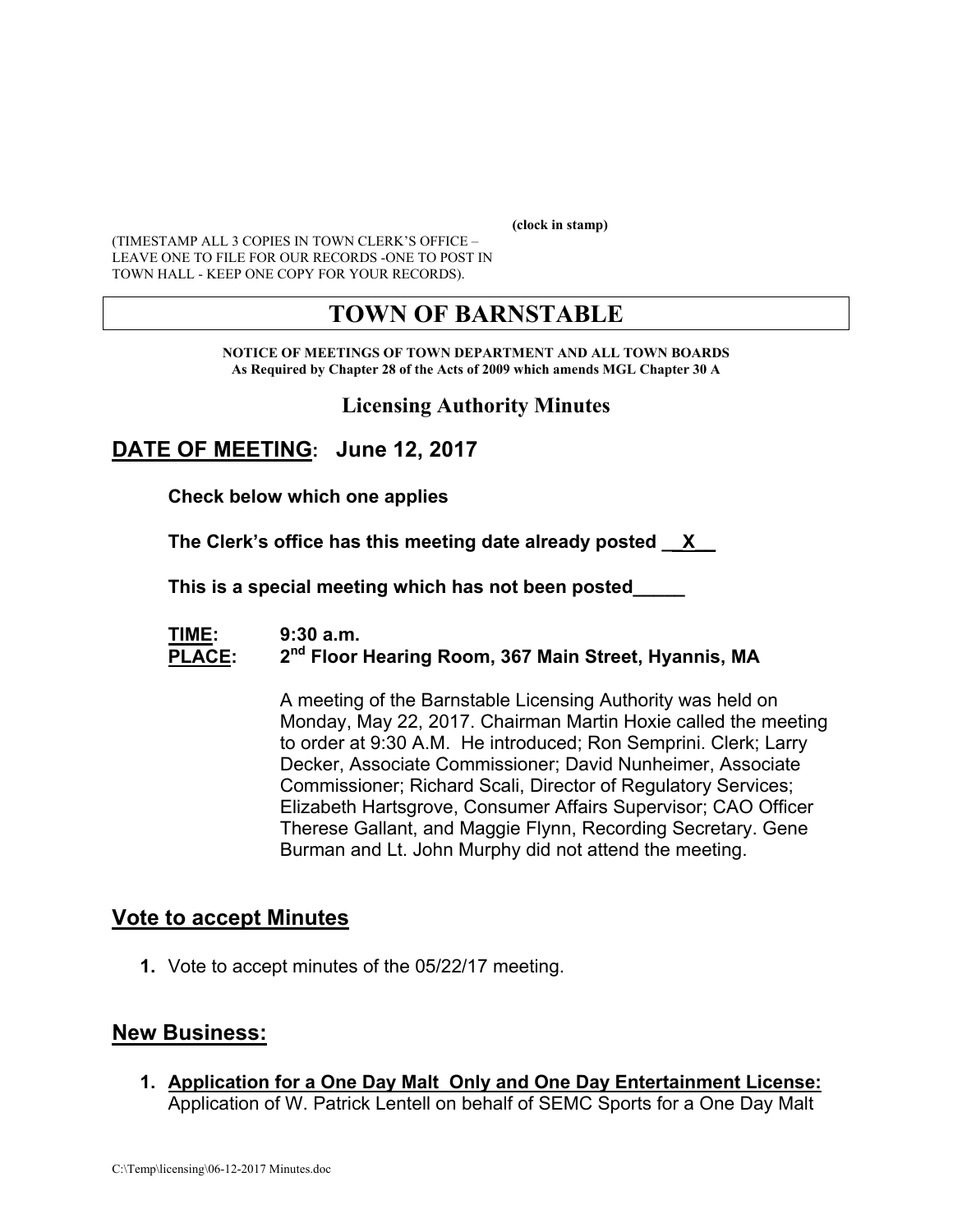only and One day Entertainment licenses for the Firecracker 5K event. The event is to be held on July 5, 2017 from 6:00 PM to 8:30 PM. Location of the event is at the Lowell Park and Barnstable Land Trust Land, 0 Putnam Ave., Cotuit. Entertainment is a 4 piece band.

*Patrick Lentell appeared on behalf of this application*.

**A motion was duly made by Mr. Semprini, seconded by Mr. Nunheimer and a unanimous vote taken to accept the minutes of the 5/22/17 meeting.** 

**2. Application for a One Day All Alcohol and Entertainment Licenses:**

Application of Chris Galazzi on behalf of the Cape Cod Maritime Museum for a One Day all Alcohol and Entertainment licenses for the CCMM Pirate's Ball. The event is to be held on July 29, 2017 from 7:00pm to 10:00 PM at the Cape Cod Maritime Museum, 135 South Street, Hyannis. Entertainment is to include a DJ for Dancing.

*Chris Galazzi and Amanda Converse appeared on behalf of this application. This is an event that was held in previous years and we are bringing back. The Pour Guys will be serving the alcohol. Tickets are \$50.00.* 

**A motion was duly made by Mr. Semprini, seconded by Mr. Nunheimer and a unanimous vote taken to accept the application as presented.** 

- **3. Discussion:** Failure to Attend Annual Alcohol Compliance Meeting:
	- a) Bistrot de Soleil, 350 Stevens Street, Hyannis
	- b) Duck Inn Pub, 447 Main Street, Hyannis
	- c) Scotties, 11 Ridgewood Ave, Hyannis

*Therese Gallant updated the Board as to the current status of the above Licensees. Recent history of 2 years was reviewed in order to decide course of action.* 

*Bistrot de Soleil – Katarina Soldatov brings her apologies. My partner and I did not have clear communication for attendance at the earlier meeting. This year I was sick. She stated that she did watch the meeting and will share with her staff. Letter will be placed in the file.* 

*Duck-In Pub has failed BPD compliance sting and an ABCC sting and subsequently missed mandatory meeting meeting. Mr. Greene is very agitated; yelling at the Board that he is a tax payer. We had an outage on Main Street, spent time to repair and I forgot about the meeting, did not remember until the next day. It is human nature to forget. This was unintentional. Chairman Hoxie asked for a recommendation. Officer Gallant*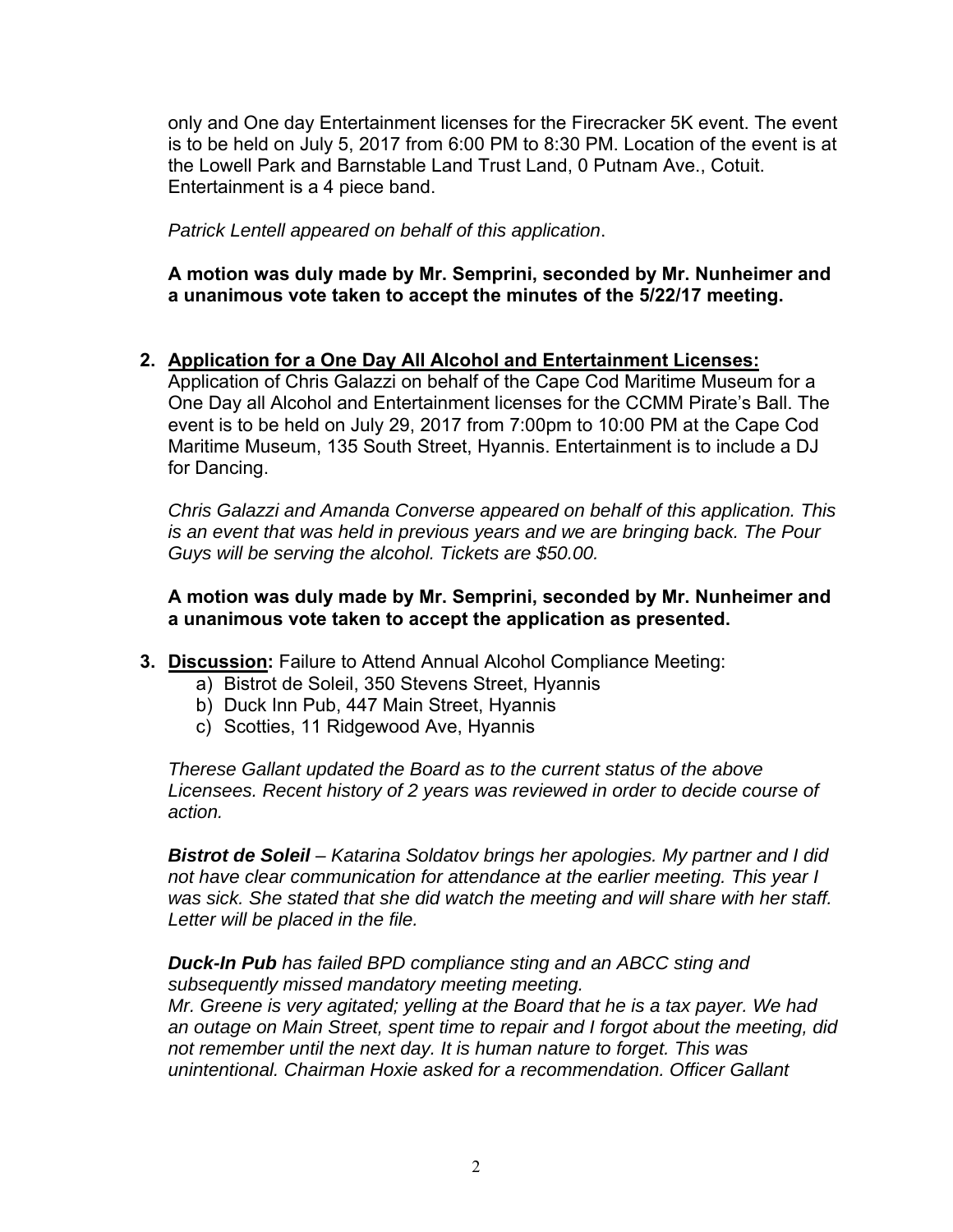*recommended placing a letter in the file. Mr. Hoxie stated that perhaps a show cause hearing should have been requested.* 

*Scotties has a pending larceny case from 2015 without a payment being made since 2016. They did not make meeting and Officer Gallant did not hear from them. Attorney Lawler stated that this is an allegation not a larceny case. The balance payment of this will be handled through my IOLTA account. The company is finally getting back on its feet.* 

*Alex MacDonald will be stepping down as manager and his father is taking over. Recommendation is the same as others, a letter in the file.* 

#### **4. Consent Agenda:**

*Tina Carey appeared, asked the Authority to pay attention to who they give Entertainment Licenses to. As for Compliance meetings, she has never been, however they are a good training tool. She also recommended using email addresses for communication.* 

**A motion was duly made by Mr. Semprini, seconded by Mr. Nunheimer and a unanimous vote taken to accept the Consent agenda as presented.** 

#### **Public Hearings:**

**1. Application for Amendment of an Annual Non-Live Entertainment License:**  Application of Hearth 'N Kettle of Hyannis Inc. d/b/a Cape Codder Resort, 1225 Iyannough Rd., Hyannis, for an amendment to their current Annual Non-Live Entertainment license.

Amendment: Request is to increase the number of games from 29 to 42; no other changes are being requested at this time. The plan has been approved by the Building Commissioner on 4/24/17.

*Leo Massi appeared on behalf of the application. Increasing the number of video games from 29 to 42 in the game room.* 

**A motion was duly made by Mr. Semprini, seconded by Mr. Nunheimer and a unanimous vote taken to accept the application as presented.** 

**2. Application to Amend Seating on an annual Common Victualler License:**  Application of El Mariachi Loco Inc., d/b/a El Mariachi Loco, 569 Main St., Hyannis to amend the outdoor seating on their annual common victualler license from 22 seats to 26 seats. Total seating will be 32 seats; 6 interior and 26 exterior as approved by the Building Commissioner on 5-12-17.

*Katarina Hernandez appeared on behalf of the application. All outside seating is on private property.*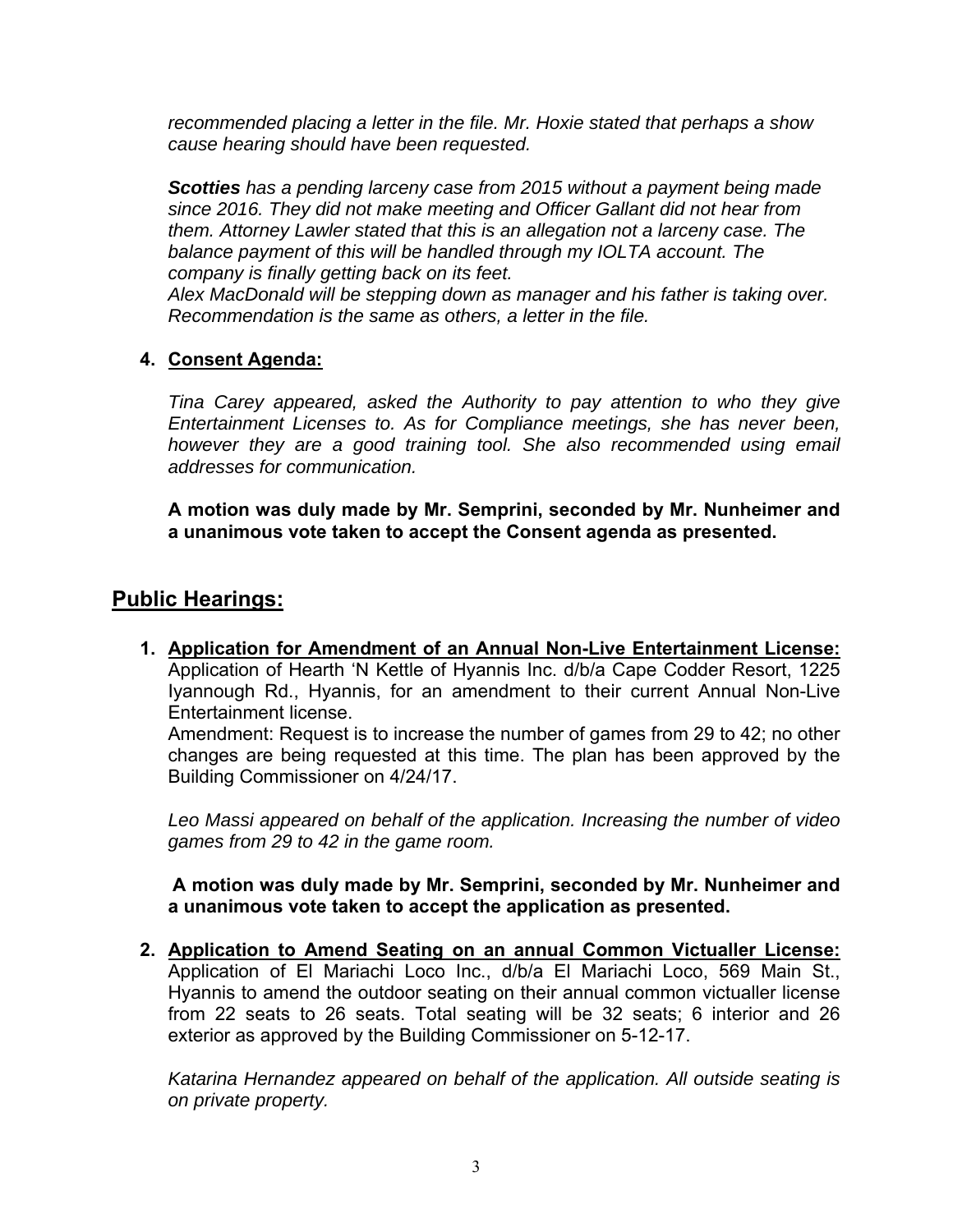**A motion was duly made by Mr. Semprini, seconded by Mr. Nunheimer and a unanimous vote taken to accept the application as presented.** 

**3. Application for an Alteration of Premises for an Annual all Alcohol Common Victualler License:** Application of Aztec City LLC., d/b/a Casa Peru Fusion 302 Main Street, Hyannis, Angel R Camas-Calle, Manager, for an Alteration of Premises description to change the existing premises description to:

Wood frame building with one entrance and one exit, main floor total of 1750sqft with two bathrooms, Kitchen area of 400sqft. Basement area of 450sqft. lOFF SEASON SEATING (September 16-May 31): 49 seats, 20 standees and 9 employees all indoors. IN SEASON SEATING (June 1 – September 15): 41 seats, 20 standees and 9 employees inside, and 2-75sqft outdoor dining areas on each side of front entrance with 4 seats in each area.

*Attorney Pizzuti and Jorge Siguencia appeared on behalf of the application. Attorney Pizzuti stated that Jorge is trying to become more competitive. Move seats from inside to outside; no additional. We have approval from landlord. We will be receiving the Town Manager approval too. Ms. Hartsgrove stated the Town Engineer needs to approve. Décor has already been approved by historic.* 

**A motion was duly made by Mr. Semprini, seconded by Mr. Nunheimer and a unanimous vote taken to accept the application as presented subject to private property and/or Town Manager Agreement.**

**4. Application for a New Annual Shooting Gallery License, Pool Table License and Non-Live License:** The Barnstable Licensing Authority will hold a public hearing in accordance with Chapter 140 §56A of the General Laws, for a new Shooting Gallery License for Downrange Inc., d/b/a Cape Cod Gun Works, 96 Airport Road, Hyannis, Ma.; Toby Leary Manager.

Hours of operation will be 9:00 am to 9:00 pm daily.

Non-Live Entertainment will include 5 TV's. There will also be one pool table; all approved by the Building Commissioner on 4-7-17. \*\*\*\*Continued from 5/8/17 Hearing\*\*\*\*

*Attorney Mark Boudreau and Brendan Briklin appeared on behalf of the application. We have worked with the Town personnel and we now have a list of conditions that we can work with.* 

*Mr. Scali, thank you for your patience. The conditions are acceptable to all, we try to take regulations from other towns and adapt them to Barnstable. These conditions are specific to Cape Gun Works. There will be an open Public Hearing for Rules and Regulations in general for Shooting Galleries. .* 

*Therese Gallant wants to stress on behalf of Lt. Murphy that the video surveillance equipment must be kept in good working order.*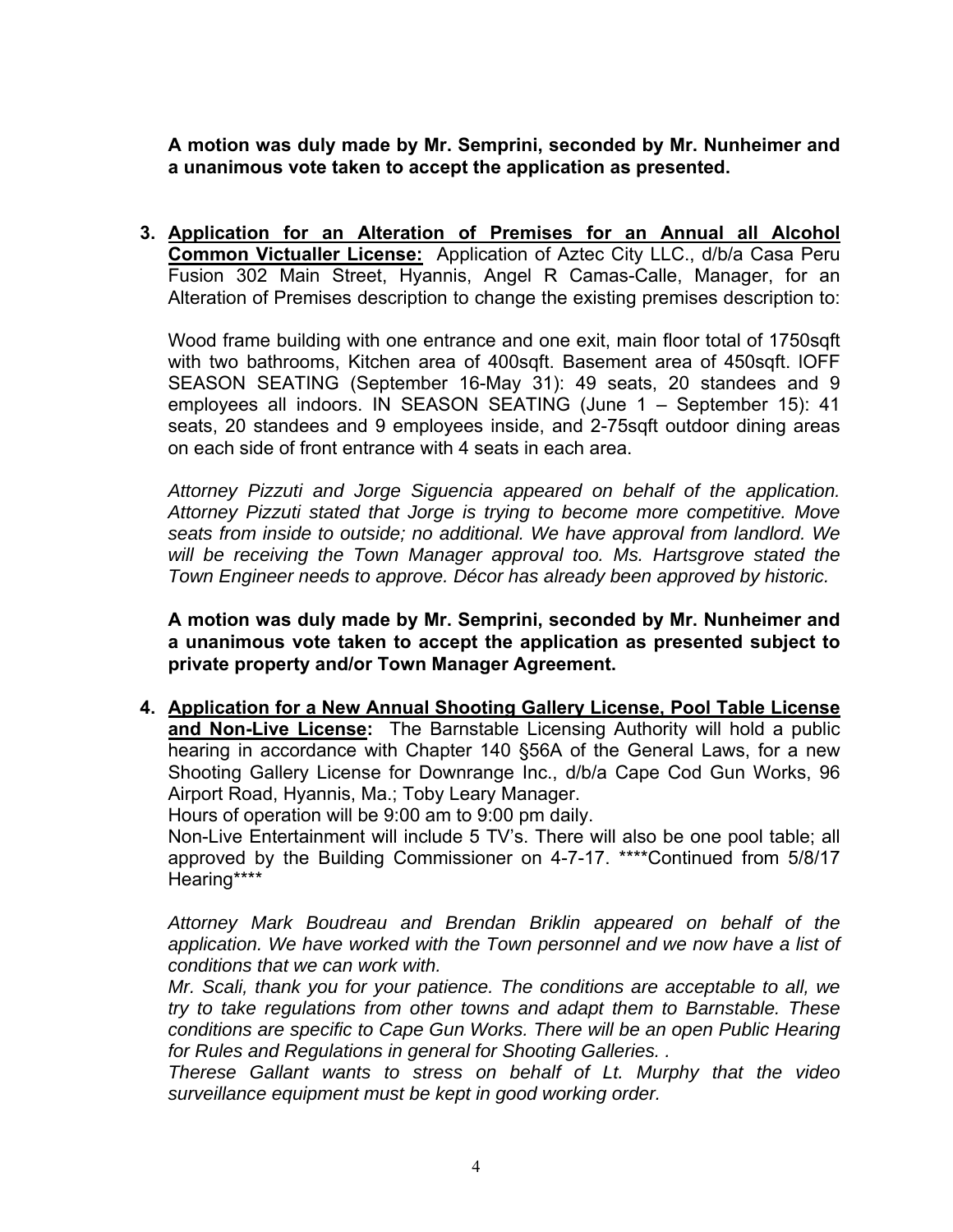**A motion was duly made by Mr. Nunheimer, seconded by Mr. Decker and a unanimous vote taken to accept the application subject to the conditions of memorandum dated June 12, 2017 including approval of a Non-Live and Pool Table Licenses. (Attachment)**

**5. Application for New Annual Farmer Brewery License:** Barnstable Brewing LLC d/b/a Barnstable Brewing has filed an application for a new Annual Wine and Malt Farmer Brewery Pouring License, 485 West Main Street, Hyannis, MA, with Peter M Connor, Manager. Pouring service would be from 10:00 a.m. to 6:00 daily.

Interior seating is 36 at tables and 12 at the bar; totaling 48 plus 20 standees for the rail/bench area, no exterior seating at this time; all approved by the Building Commissioner on 3-31-17.

\*\*\*\*Continued from 5/8/17 Hearing\*\*\*\*

*Attorney Jim Quirk and Peter Connor appeared. This is a continuation of the last hearing. We met with the School committee and have received approval. Modifications to the original application have been made, restricting pouring hours to be in tandem with school hours. We will also have food available. (attached)* 

*Seating plan has been reduced to 26 seats and 4 employees. Mr. Scali stated that there will be no standees at all, total occupancy will be 30. Food will be food trucks, pre-packaged snacks and B&B Pizza.* 

*Margeaux Weber (School Committee President) updated the Board regarding the application. Mrs. Amato (principal) and the Connors met additionally. Operation of the premises cannot be detrimental to the Educational Activities of Hyannis Elementary according to Ms. Weber.* 

*Mr. Semprini attended the School Committee meeting. The big picture is the parking, comingling with 2 businesses. Alcohol and ice cream bring kids. There is only about 11 feet for someone to back up their vehicle. Waiting for something to happen is not acceptable. The brick area will be parking. Phase 2 parking will be near the Laundry mat. The main crux is the congestion of the parking. The parking was approved by Site Plan and Zoning Board of Appeals. We are all about safety, we will be placing curb cuts, bumps etc. We have done a traffic study, we are less detrimental use. Steve and Sue's ice cream court case has*  been resolved; they do not oppose the application. We are trying to keep a lot of *traffic in the back of the building. This is not going to be a bar.* 

*Hours are 10-6, 4-6 PM pouring when school is in session. Ms. Hartsgrove reminded Mr. Connor to come see Regulatory Services before undertaking any Special Events. The School Department requested to be notified of any special events.* 

**A motion was duly made by Mr. Decker, seconded by Mr. Hoxie and a 2-1 vote taken to accept the application subject to the conditions of**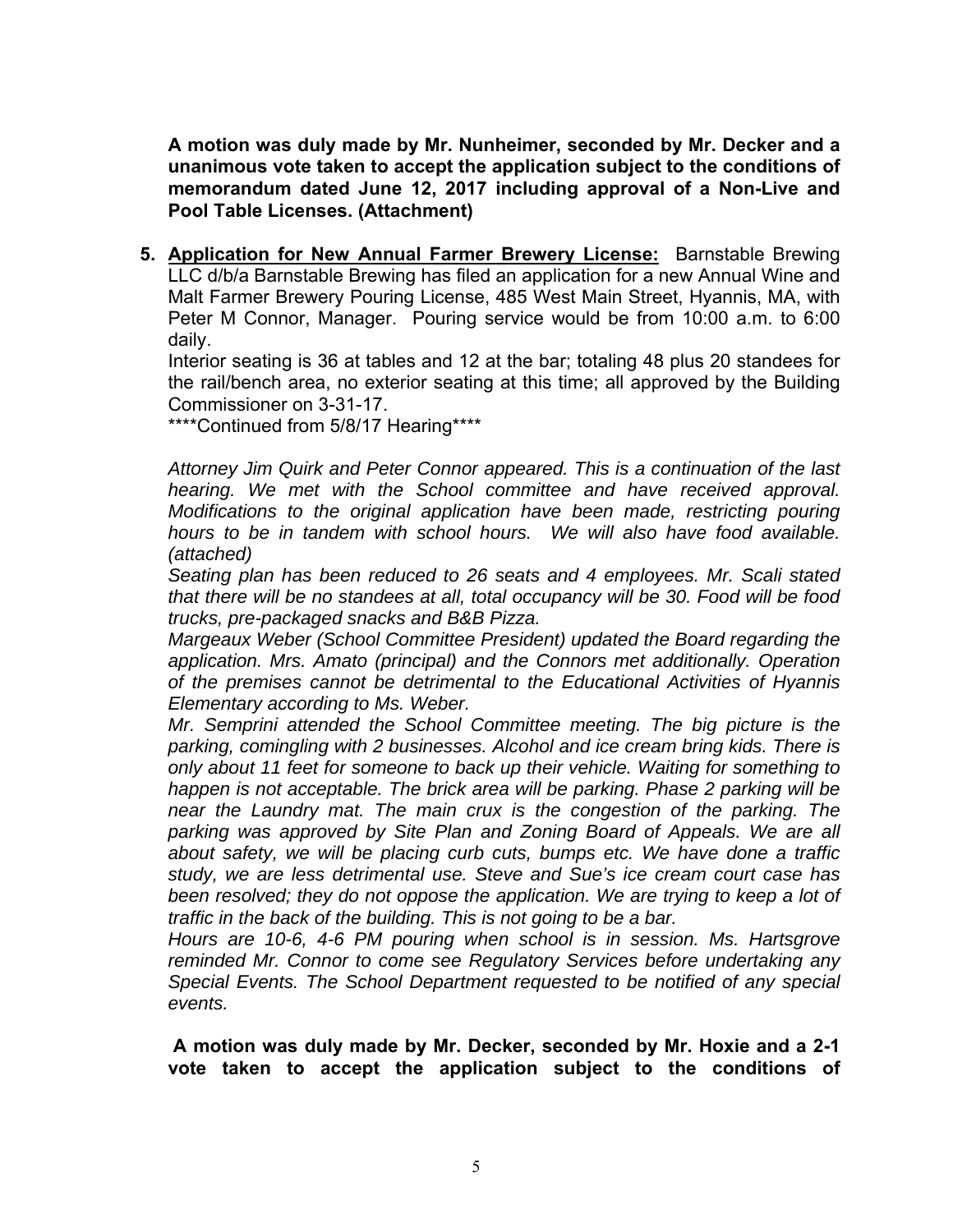**memorandum from the Barnstable School Committee dated June 12, 2017. Semprini opposed. (Attachment)** 

## **Licensing Division Updates**

- **1. Licensing Department updates-** Mr. Scali, the Annual Municipal Licensing meeting was held in New Bedford. The ABCC did attend over 100 cities and towns also attended. They are revamping their e-permitting system. Deb Goldberg, State Treasurer, has created an alcohol coalition, a panel going around the state soliciting and discussing possible changes to chapter 138. The Task Force will be gathering this information and then hold meetings. There will be a report coming out referencing potential legislation. There is also a Barnstable County coalition meeting, a list of recommendations specifically for the Cape.
- **2. Police Department updates There** was an incident with one of the on premise licensees. As a result a letter was sent regarding over-service.
- **Matters not reasonably anticipated by the Chair**

**The list of matters, are those reasonably anticipated by the president/chair, which may be discussed at the meeting. Not all items listed may in fact be discussed and other items not listed may in fact be discussed and other items not listed may also be brought up for discussion to the extent permitted by law. It is possible that if it so votes, the sub-committee may go into executive session. For your information the section of the M.G.L. that pertains to postings of meetings is as follows: Except in an emergency, in addition to any notice otherwise required by law, a public body shall post notice of every meeting at least 48 hours prior to such meeting, excluding Saturdays, Sundays and legal holidays. In an emergency, a public body shall post notice as soon as reasonably possible prior to such meeting. Notice shall be printed in a legible, easily understandable format and shall contain: the date, time and place of such meeting and a listing of topics that the chair reasonably anticipates will be discussed at the meeting. Meetings of a local public body, notice shall be filed with the municipal clerk, and posted in a manner conspicuously visible to the public at all hours** 

#### **The meeting was adjourned at 10:29 AM**

**Respectfully submitted,** 

**Margaret D. Flynn, Recorder Ron Semprini, Clerk Town of Barnstable Licensing Authority Authority**

 **\_\_\_\_\_\_\_\_\_\_\_\_\_\_\_\_\_\_\_\_\_\_\_\_\_\_\_\_\_ \_\_\_\_\_\_\_\_\_\_\_\_\_\_\_\_\_\_\_\_\_\_\_**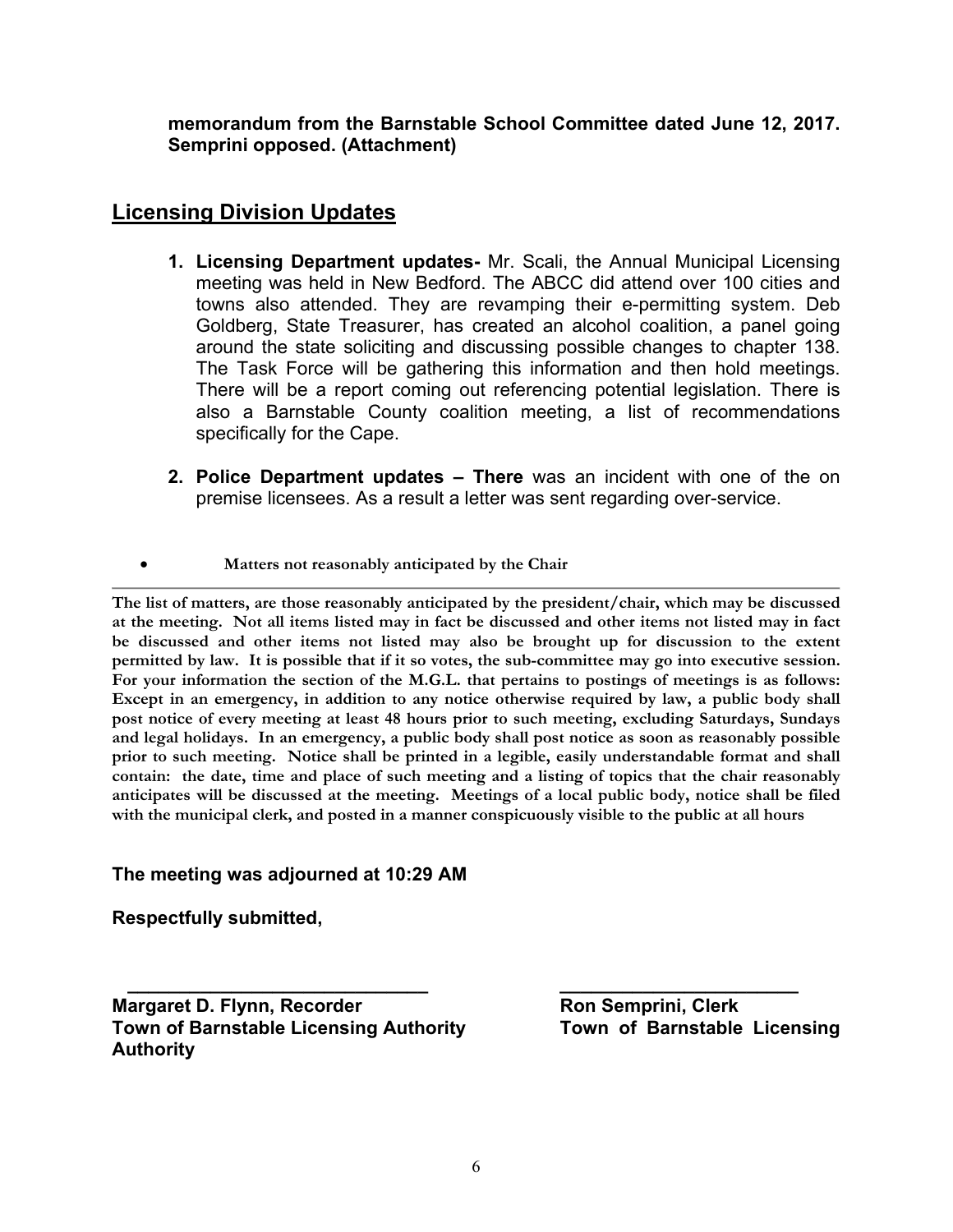# **Town of Barnstable Consumer Affairs Elizabeth G. Hartsgrove, Supervisor Licensing Authority 200 Main Street Hyannis, MA 02601 www.town.barnstable.ma.us**

Telephone: (508) 862-4674 Fax: (508) 778-2412

# **BARNSTABLE LICENSING AUTHORITY CONSENT AGENDA June 12, 2017**

## **Renewals:**

- **1. Application for (2) One day Beer and Wine and Entertainment Licenses:**  Application of Dean White on behalf of the Holy Ghost Society of Cotuit and Santuit for (2) One day Beer and Wine and Entertainment Licenses for the 126<sup>th</sup> Annual Portuguese Feast. Event to take place at the Holy Ghost Society, 53 Main St., Hyannis on June 16, 2017 from 5 PM to 11 PM and June 17, 2017 from noon to 5PM. Entertainment to include a five piece band.
- **2. Application for a One Day All Alcohol and Entertainment Licenses:** Application of Gail Dunford on behalf of the Cape Conservatory for a One Day All Alcohol and Entertainment Licenses for the 2017 Artini Sock-Hop. Event to take place at the Cape Conservatory, 2235 Iyannough Rd., West Barnstable on June 23, 2017 from 5:30 PM to 8:30 PM. Entertainment to include 6 performers with 6 pieces.
- **3. Application for (2) One Day Beer and Wine and (2) Entertainment Licenses:** Application of Amanda Converse on behalf of LoveLiveLocal for a One Day Beer and Wine and Entertainment Licenses for the 2017 LoveLocal Fests. Events to take place on Aselton Park and the Cape Cod Maritime Museum, 135 South Street, Hyannis on July 30, 2017 and September 24, 2017 from 11 AM to 7 PM. Entertainment to include 2-3 bands, 1-2 solo artists with 4 pieces at a time.
- **4. Application for a One Day All Alcohol Extension of Premise:** Application of Michael Murphy on behalf of the Hyannis Yacht Club for an All Alcohol One Day Extension of licensed premise for the Annual Dock Party event. The event is to be held on the Dock at the Hyannis Yacht Club, 490 Ocean St., Hyannis on July 15, 2017 from 5:30 PM to 11:00 PM. Entertainment to include a 5 piece band.